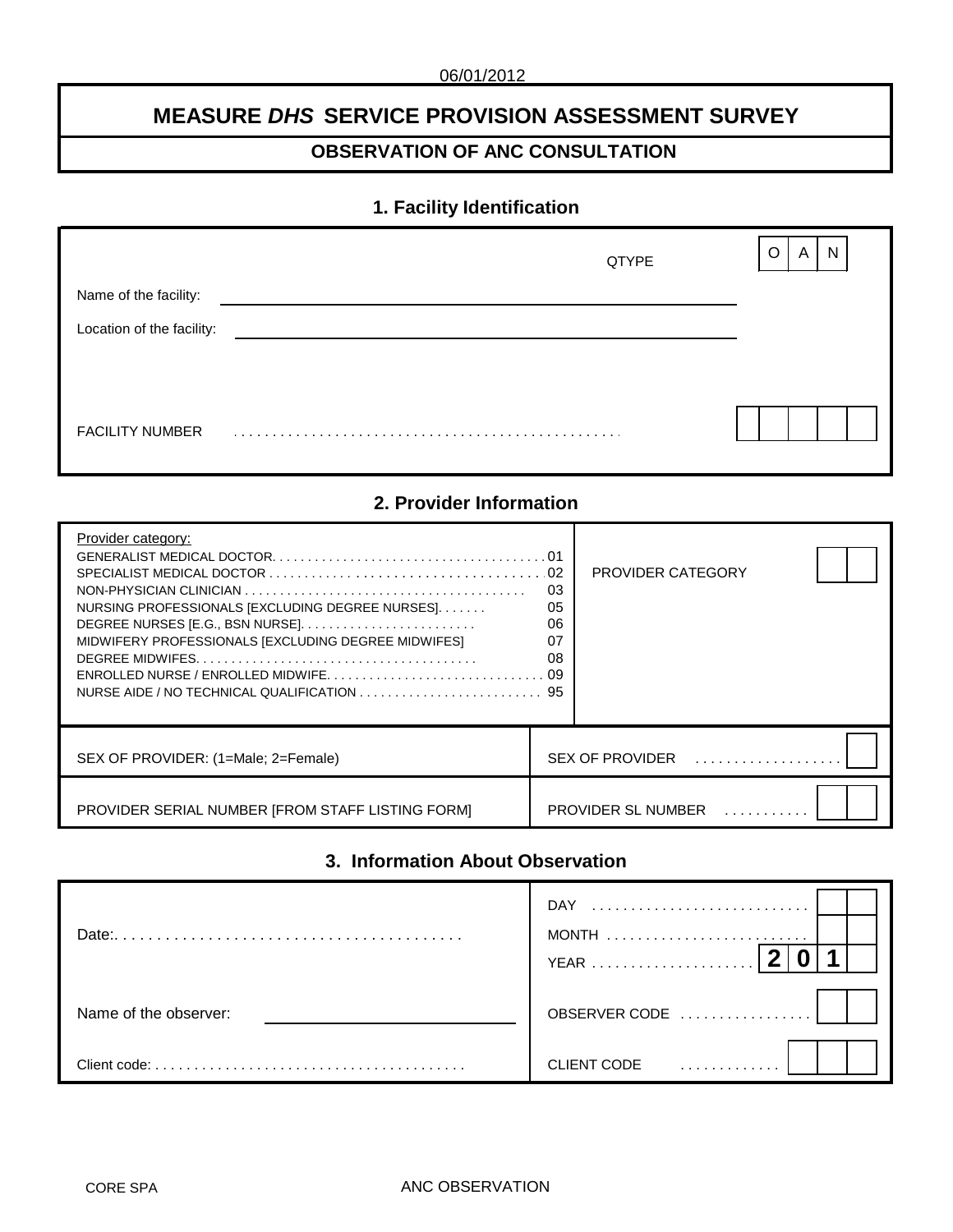| 4. Observation of Antenatal-Care Consultation |           |                       |       |  |  |  |
|-----------------------------------------------|-----------|-----------------------|-------|--|--|--|
| NO.                                           | QUESTIONS | CODING CLASSIFICATION | GO TC |  |  |  |

BEFORE OBSERVING THE CONSULTATION, OBTAIN PERMISSION FROM BOTH THE SERVICE PROVIDER AND THE CLIENT. MAKE SURE THAT THE PROVIDER KNOWS THAT YOU ARE NOT THERE TO EVALUATE HIM OR HER, AND THAT YOU ARE NOT AN "EXPERT" TO BE CONSULTED DURING THE SESSION.

|     | <b>READ TO PROVIDER:</b> Hello. I am [OBSERVER]. I am representing the [IMPLEMENTING ORG]<br>We are conducting a study of health facilities in [COUNTRY] with the goal of finding ways to improve the<br>delivery of services. I would like to observe your consultation with this client in order to understand how<br>ANC services are provided in this facility.      |             |            |              |  |             |  |            |
|-----|--------------------------------------------------------------------------------------------------------------------------------------------------------------------------------------------------------------------------------------------------------------------------------------------------------------------------------------------------------------------------|-------------|------------|--------------|--|-------------|--|------------|
|     | Information from this observation is confidential. Neither your name nor that of the client will be recorded.<br>The information acquired during this observation may be used by the MOH or other organizations to improve<br>services, or for research on health services; however, neither your name nor the names of your clients will be<br>entered in any database. |             |            |              |  |             |  |            |
|     | Do you have any questions for me? If at any point you feel uncomfortable you can ask me to leave.<br>However, we hope you won't mind our observing your consultation.                                                                                                                                                                                                    |             |            |              |  |             |  |            |
|     | Do I have your permission to be present at this consultation?                                                                                                                                                                                                                                                                                                            |             |            |              |  |             |  |            |
|     |                                                                                                                                                                                                                                                                                                                                                                          |             |            |              |  |             |  |            |
|     | Interviewer's signature<br>(Indicates respondent's willingness to participate)                                                                                                                                                                                                                                                                                           |             | <b>DAY</b> | <b>MONTH</b> |  | <b>YEAR</b> |  |            |
|     |                                                                                                                                                                                                                                                                                                                                                                          |             |            |              |  |             |  |            |
| 100 | RECORD WHETHER PERMISSION WAS<br>RECEIVED FROM THE PROVIDER.                                                                                                                                                                                                                                                                                                             | YES.<br>NO. |            |              |  |             |  | <b>END</b> |

|     | <b>READ TO CLIENT:</b> Hello, I am______________. I am representing the [IMPLEMENTING ORG]<br>We are conducting a study of health services in [COUNTRY]. I would like to be present while you<br>are receiving services today in order to understand how ANC services are provided in this facility.                                       |                   |  |  |  |  |
|-----|--------------------------------------------------------------------------------------------------------------------------------------------------------------------------------------------------------------------------------------------------------------------------------------------------------------------------------------------|-------------------|--|--|--|--|
|     | We are not evaluating the [NURSE/DOCTOR/PROVIDER] or the facility. And although information from this<br>observation may be provided to researchers for analyses, neither your name nor the date of service will be<br>provided in any shared data, so your identity and any information about you will remain completely<br>confidential. |                   |  |  |  |  |
|     | Please know that whether you decide to allow me to observe your visit is completely voluntary and that<br>whether you agree to participate or not will not affect the services you receive. If at any point you would prefer<br>I leave please feel free to tell me.                                                                       |                   |  |  |  |  |
|     | After the consultation, my colleague would like to talk with you about your experience here today.<br>Do you have any questions for me at this time? Do I have your permission to be present at this consultation?                                                                                                                         |                   |  |  |  |  |
|     | Interviewer's signature<br>(Indicates respondent's willingness to participate)                                                                                                                                                                                                                                                             |                   |  |  |  |  |
| 101 | RECORD WHETHER PERMISSION WAS<br>RECEIVED FROM THE CLIENT.                                                                                                                                                                                                                                                                                 | $\rightarrow$ END |  |  |  |  |
| 102 | RECORD THE TIME THE OBSERVATION STARTED                                                                                                                                                                                                                                                                                                    |                   |  |  |  |  |
| 103 | IS THIS THE FIRST OBSERVATION FOR THIS<br><b>PROVIDER FOR THIS SERVICE?</b>                                                                                                                                                                                                                                                                | YES<br>$NO$       |  |  |  |  |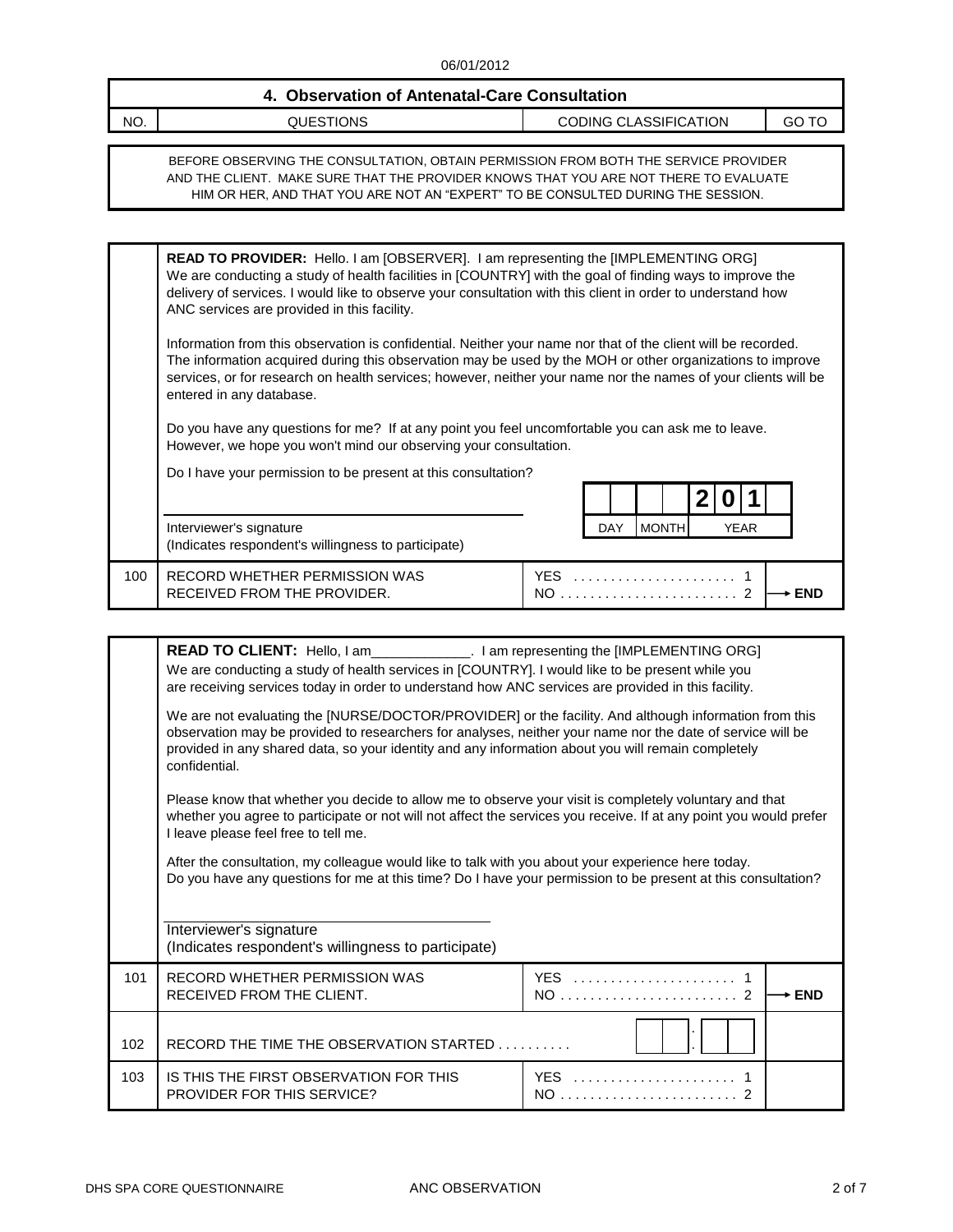#### QUESTION / OBSERVATIONS  $\qquad \qquad$  CODES

**FOR EACH OF THE GROUPS THAT FOLLOW, CIRCLE ANY ACTION TAKEN BY THE PROVIDER OR THE CLIENT. IF NO ACTION IN THE GROUP IS OBSERVED, CIRCLE "Y" FOR EACH GROUP AT THE END OF THE OBSERVATION.**

#### **CLIENT HISTORY**

| 104 | RECORD WHETHER THE PROVIDER ASKED ABOUT OR THE CLIENT MENTIONED ANY OF<br>THE FOLLOWING FACTS: |             |  |  |
|-----|------------------------------------------------------------------------------------------------|-------------|--|--|
| 01  | Client's age                                                                                   | A           |  |  |
| 02  | Medications the client is taking                                                               | в           |  |  |
| 03  | Date client's last menstrual period began                                                      | С           |  |  |
| 04  | Number of prior pregnancies client has had                                                     | D           |  |  |
| 05  | None of the above                                                                              | $\check{ }$ |  |  |

#### **ASPECTS OF PRIOR PREGNANCIES**

| 105 | RECORD WHETHER THE PROVIDER OR THE CLIENT DISCUSSED ANY OF THE FOLLOWING<br>ASPECTS OF THE CLIENT'S PRIOR PREGNANCIES: |   |  |  |  |
|-----|------------------------------------------------------------------------------------------------------------------------|---|--|--|--|
| 01  | Prior stillbirth(s)                                                                                                    | A |  |  |  |
| 02  | Infant(s) who died in the first week of life                                                                           | B |  |  |  |
| 03  | Heavy bleeding, during or after delivery                                                                               | C |  |  |  |
| 04  | Previous assisted delivery (caesarean section, ventouse, or forceps)                                                   | D |  |  |  |
| 05  | Previous spontaneous abortions                                                                                         | F |  |  |  |
| 06  | Previous multiple pregnancies                                                                                          | F |  |  |  |
| 07  | Previous prolonged labor                                                                                               | G |  |  |  |
| 08  | Previous pregnancy-induced hypertension                                                                                | н |  |  |  |
| 09  | Previous pregnancy related convulsions                                                                                 |   |  |  |  |
| 10  | High fever or infection during prior pregnancy/pregnancies                                                             | J |  |  |  |
| 11  | None of the above                                                                                                      | Υ |  |  |  |

## **DANGER SIGNS OF CURRENT PREGNANCY**

| 106 | IN COLUMN A, RECORD WHETHER THE PROVIDER<br>ASKED ABOUT OR THE CLIENT MENTIONED ANY<br>OF THE FOLLOWING FOR CURRENT PREGNANCY.<br>IN COLUMN B, RECORD WHETHER THE PROVIDER<br>COUNSELLED ON THE DANGER SIGNS | (A)<br><b>PROVIDER</b><br>ASKED ABOUT OR<br><b>CLIENT MENTIONED</b> | (B)<br><b>PROVIDER</b><br>COUNSELLED |
|-----|--------------------------------------------------------------------------------------------------------------------------------------------------------------------------------------------------------------|---------------------------------------------------------------------|--------------------------------------|
| 01  | Vaginal bleeding                                                                                                                                                                                             | A                                                                   | А                                    |
| 02  | Fever                                                                                                                                                                                                        | B                                                                   | B                                    |
| 03  | Headache or blurred vision                                                                                                                                                                                   | C                                                                   | C                                    |
| 04  | Swollen face or hands                                                                                                                                                                                        | D                                                                   | D                                    |
| 05  | Tiredness or breathlessness                                                                                                                                                                                  | F                                                                   | F                                    |
| 06  | Fetal movement (loss of, excessive, normal)                                                                                                                                                                  | F                                                                   | F                                    |
| 07  | Cough or difficulty breathing for 3 weeks or longer                                                                                                                                                          | G                                                                   | G                                    |
| 08  | Any other symptoms or problems the client thinks might be<br>related to this pregnancy                                                                                                                       | н                                                                   | н                                    |
| 09  | None of the above                                                                                                                                                                                            | $\check{ }$                                                         | ٧                                    |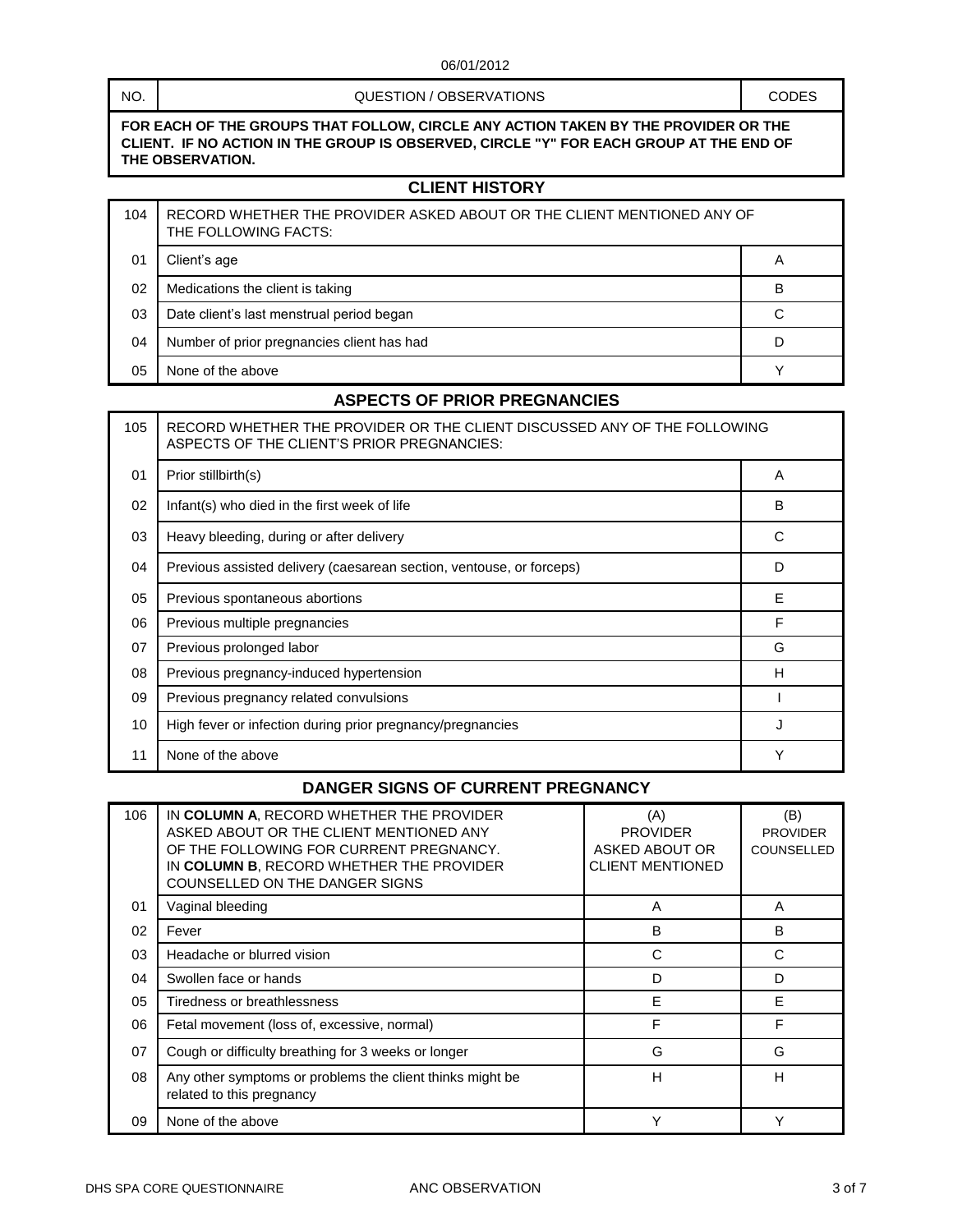### NO. NO. A CODES CODES RESERVATIONS AND CODES

## **PHYSICAL EXAMINATION**

| 107 | RECORD WHETHER THE PROVIDER PERFORMED THE FOLLOWING PROCEDURES:                    |   |
|-----|------------------------------------------------------------------------------------|---|
| 01  | Take the client's blood pressure                                                   | A |
| 02  | Weigh the client                                                                   | B |
| 03  | Examine conjunctiva/palms for anemia                                               | С |
| 04  | Examine legs/feet/hands for edema                                                  | D |
| 05  | Examine for swollen glands                                                         | Е |
| 06  | Palpate the client's abdomen for fetal presentation                                | F |
| 07  | Palpate the client's abdomen for uterine height                                    | G |
| 08  | Listen to the client's abdomen for fetal heartbeat                                 | H |
| 09  | Conduct an ultrasound/refer client for ultrasound/look at recent ultrasound report |   |
| 10  | Examine the client's breasts                                                       | J |
| 11  | Conduct vaginal examination/exam of perineal area                                  | K |
| 12  | None of the above                                                                  | Υ |

# **ROUTINE TESTS**

| 108 | RECORD WHETHER THE PROVIDER<br>A) ASKED ABOUT, B) PERFORMED OR,<br>C) REFERRED THE CLIENT FOR THE<br><b>FOLLOWING TESTS</b> | (A)<br><b>PROVIDER</b><br>ASKED | (B)<br><b>PROVIDER</b><br>PERFORMED | <b>PROVIDER</b><br><b>REFERRED</b> | (D)<br>NO ACTION<br><b>TAKEN</b> |
|-----|-----------------------------------------------------------------------------------------------------------------------------|---------------------------------|-------------------------------------|------------------------------------|----------------------------------|
| 01  | Anemia test                                                                                                                 |                                 | в                                   |                                    |                                  |
| 02  | Blood grouping                                                                                                              | A                               | B                                   |                                    |                                  |
| 03  | Any urine test                                                                                                              |                                 | B                                   |                                    |                                  |
| 04  | Svphilis test                                                                                                               |                                 | в                                   |                                    |                                  |

# **HIV COUNSELLING AND TESTING**

| 109 | RECORD WHETHER THE PROVIDER DID ANY OF THE FOLLOWING: |   |
|-----|-------------------------------------------------------|---|
| 01  | Asked if the client knew her HIV status               | A |
| 02  | Provide counseling related to HIV test                | B |
| 03  | Refer for counseling related to HIV test              | С |
| 04  | Perform HIV test                                      |   |
| 05  | Refer for HIV test                                    | F |
| 06  | None of the above                                     |   |

# **MAINTAINING A HEALTHY PREGNANCY**

| 110 | RECORD WHETHER THE PROVIDER GAVE THE CLIENT ANY OF THE FOLLOWING ADVICE<br>OR COUNSEL ABOUT PREPARATIONS |             |
|-----|----------------------------------------------------------------------------------------------------------|-------------|
| 01  | Discussed nutrition (i.e., quantity or quality of food to eat) during the pregnancy                      | Α           |
| 02  | Informed the client about the progress of the pregnancy                                                  | B           |
| 03  | Discussed the importance of at least 4 ANC visits                                                        | С           |
| 04  | None of the above                                                                                        | $\check{ }$ |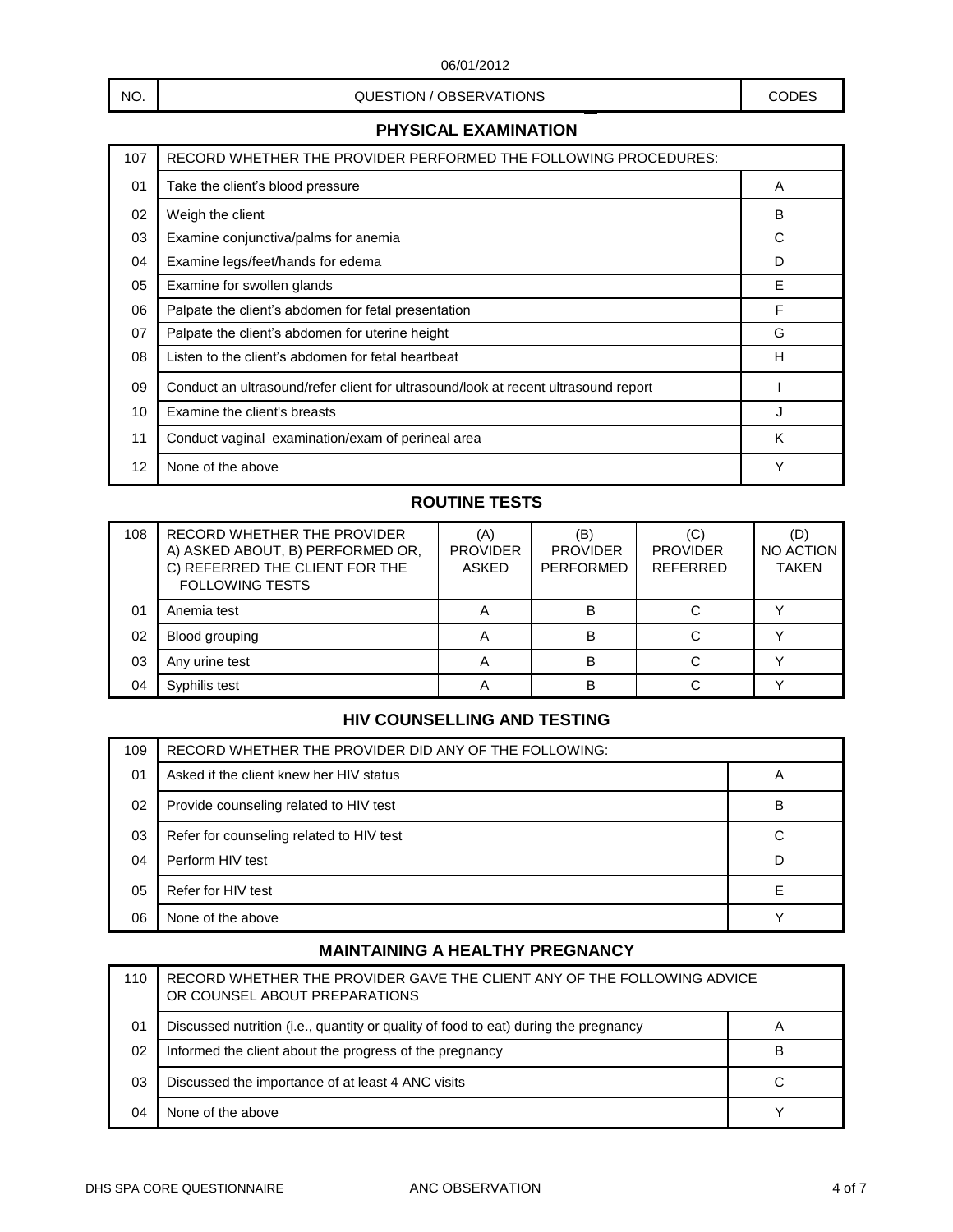## NO. NO. A CODES CODES RESERVATIONS AND CODES

## **IRON PROPHYLAXIS**

| 111 | RECORD WHETHER THE PROVIDER GAVE THE CLIENT ANY OF THE FOLLOWING TREATMENT<br>OR COUNSELLING: |                |
|-----|-----------------------------------------------------------------------------------------------|----------------|
| 01  | Prescribed or gave iron pills or folic acid (IFA) or both                                     | $\overline{A}$ |
| 02  | Explained the purpose of iron or folic acid                                                   | B              |
| 03  | Explained how to take iron or folic-acid pills                                                | С              |
| 04  | Explained side effects of iron pills                                                          |                |
| 05  | None of the above                                                                             |                |

# **TETANUS TOXOID INJECTION**

| 112 | RECORD WHETHER THE PROVIDER GAVE THE CLIENT ANY OF THE FOLLOWING TREATMENT<br>OR COUNSELLING: |   |
|-----|-----------------------------------------------------------------------------------------------|---|
| 01  | Prescribed or gave a tetanus toxoid (TT) injection                                            | A |
| 02  | Explained the purpose of the TT injection                                                     | в |
| 03  | None of the above                                                                             |   |

# **DEWORMING**

| 113 | RECORD WHETHER THE PROVIDER GAVE THE CLIENT ANY OF THE FOLLOWING TREATMENTS |   |
|-----|-----------------------------------------------------------------------------|---|
| 01  | Prescribed or gave Mebendazole/Albendazole                                  | A |
| 02  | Explained the purpose of Mebendazole/Albendazole                            | в |
| 03  | None of the above                                                           |   |

### **MALARIA**

| 114 | RECORD WHETHER THE PROVIDER GAVE THE CLIENT ANY OF THE FOLLOWING TREATMENT<br>OR COUNSELLING:              |   |
|-----|------------------------------------------------------------------------------------------------------------|---|
| 01  | Gave malaria prophylaxis medicine (SP) to client during the consultation                                   |   |
| 02  | Prescribed malaria prophylaxis medicine (SP) to client to obtain elsewhere                                 | В |
| 03  | Explained the purpose of the preventive treatment with anti-malaria medicine                               | C |
| 04  | Explained how to take the anti-malaria medicine<br>D                                                       |   |
| 05  | Explained possible side effects of the anti-malaria medicine                                               | E |
| 06  | Provided ITN to client as part of consultation or instructed client to obtain ITN<br>elsewhere in facility | F |
| 07  | Explicitly explained importance of using ITN to client                                                     | G |
|     | <b>DIRECT OBSERVATION:</b>                                                                                 |   |
| 08  | Dose of IPT is taken in presence of provider (DOT) as part of consultation                                 | H |
| 09  | Importance of further doses of IPT explained                                                               |   |
| 10  | None of the above                                                                                          | Υ |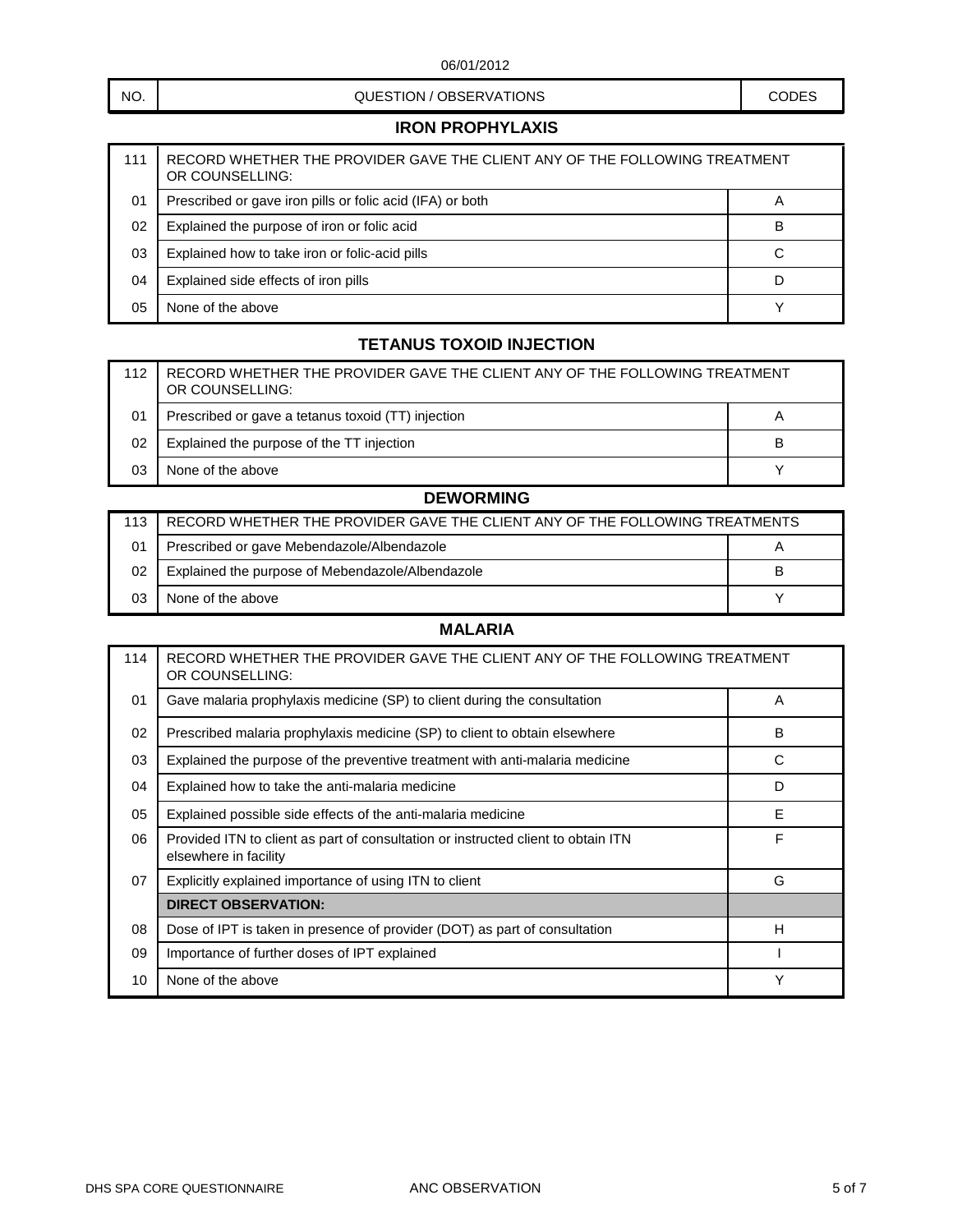### NO. NO. A CODES CODES RESERVATIONS AND CODES

## **PREPARATION FOR DELIVERY**

| 115 | RECORD WHETHER THE PROVIDER ADVISED OR COUNSELLED ABOUT DELIVERY IN ANY<br>OF THE FOLLOWING WAYS:          |   |
|-----|------------------------------------------------------------------------------------------------------------|---|
| 01  | Asked the client where she will deliver                                                                    |   |
| 02  | Advised the client to prepare for delivery (e.g. set aside money, arrange for<br>emergency transportation) | B |
| 03  | Advised the client to use a skilled health worker for delivery                                             |   |
| 04  | Discussed with client what items to have on hand at home for emergencies (e.g., blade)                     |   |
| 05  | None of the above                                                                                          |   |

## **NEWBORN AND POSTPARTUM RECOMMENDATIONS**

| 116 | RECORD WHETHER THE PROVIDER ADVISED OR COUNSELLED ABOUT NEWBORN OR<br>POSTPARTUM CARE IN ANY OF THE FOLLOWING WAYS: |   |
|-----|---------------------------------------------------------------------------------------------------------------------|---|
| 01  | Discussed care for the newborn (i.e., warmth, hygiene and cord care)                                                | A |
| 02  | Discussed early initiation and prolonged breastfeeding                                                              | в |
| 03  | Discussed exclusive breastfeeding                                                                                   | C |
| 04  | Discussed importance of vaccination for the newborn                                                                 | D |
| 05  | Discussed family planning options for after delivery                                                                |   |
| 06  | None of the above                                                                                                   |   |

# **OVERALL OBSERVATIONS OF INTERACTION**

| 117 | RECORD WHETHER THE PROVIDER ASKED<br>IF THE CLIENT HAD ANY QUESTIONS<br>AND ENCOURAGED QUESTIONS.                                                                 | YES, ASKED QUESTIONS 1<br>NO, DID NOT ASK QUESTIONS 2                                                                                                                                            |
|-----|-------------------------------------------------------------------------------------------------------------------------------------------------------------------|--------------------------------------------------------------------------------------------------------------------------------------------------------------------------------------------------|
| 118 | RECORD WHETHER THE PROVIDER USED ANY<br>VISUAL AIDS FOR HEALTH EDUCATION OR<br>COUNSELLING DURING THE CONSULTATION.                                               | YES, USED VISUAL AIDS.<br>NO AIDS USED. $\ldots$ , 2                                                                                                                                             |
| 119 | RECORD WHETHER THE PROVIDER LOOKED AT<br>THE CLIENT'S HEALTH CARD (EITHER BEFORE<br>BEGINNING THE EXAM, WHILE COLLECTING<br>INFORMATION OR EXAMINING THE CLIENT). | NO, DID NOT LOOK AT CARD 2                                                                                                                                                                       |
| 120 | RECORD WHETHER THE PROVIDER WROTE<br>ON THE CLIENT'S HEALTH CARD.                                                                                                 |                                                                                                                                                                                                  |
| 121 | RECORD THE OUTCOME OF THE<br>CONSULTATION.<br><b>IRECORD THE OUTCOME AT THE TIME THE</b><br>OBSERVATION CONCLUDED]                                                | CLIENT GOES HOME<br><b>CLIENT REFERRED (TO</b><br>LAB OR OTHER PROVIDER)<br>AT SAME FACILITY.<br><b>CLIENT ADMITTED</b><br>TO SAME FACILITY.<br><b>CLIENT REFERRED</b><br>TO OTHER FACILITY<br>4 |